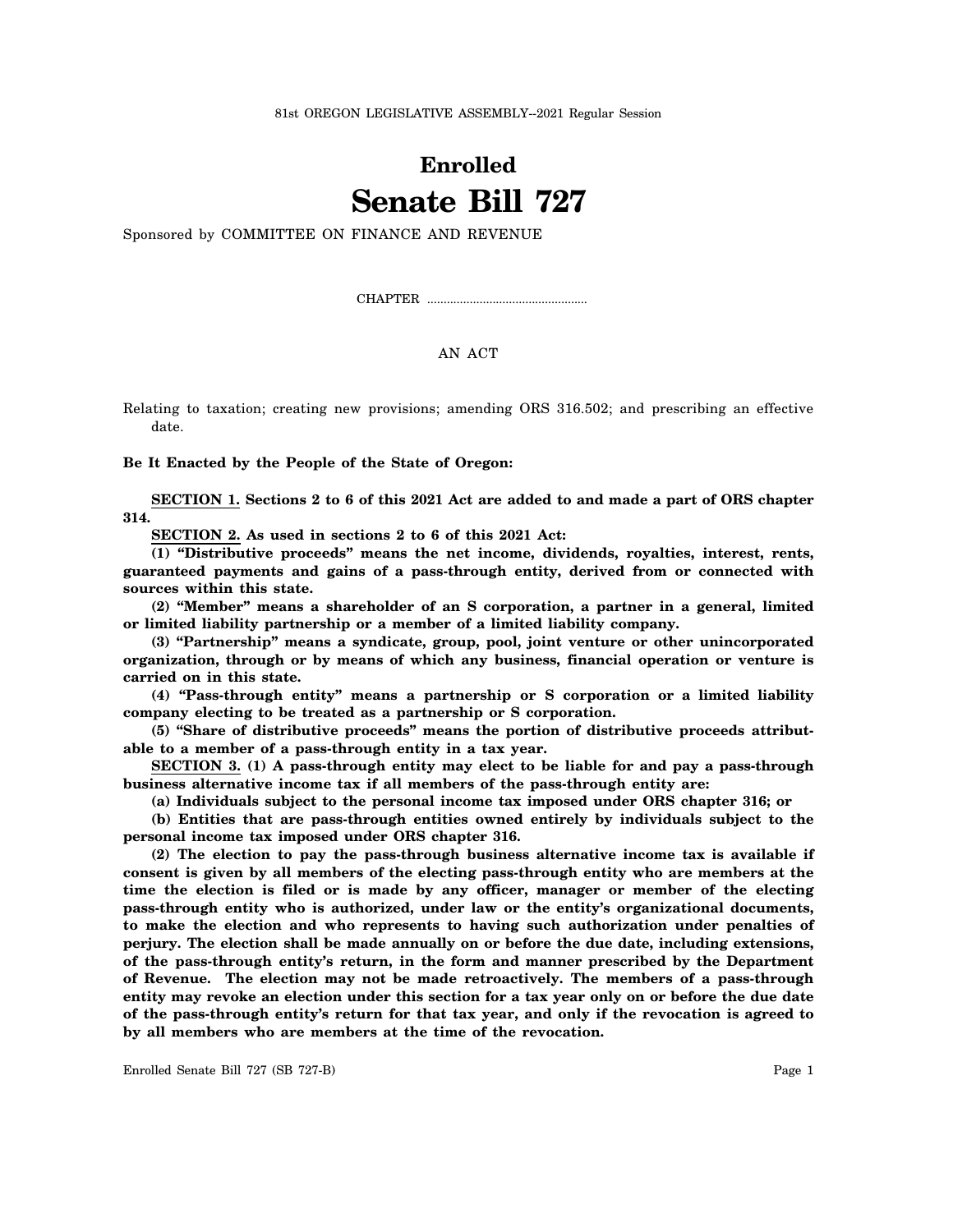**(3) In determining the sum of distributive proceeds and computing the tax under this section, a pass-through entity shall add back any amount of Oregon tax imposed under this chapter and deducted by the pass-through entity at the entity level for federal income tax purposes under section 164 of the Internal Revenue Code.**

**(4) Each pass-through entity that makes an election for a tax year pursuant to this section shall annually report to each of its members, for the tax year, the member's share of distributive proceeds and share of tax paid under this section and eligible for the credit allowed under section 8 of this 2021 Act.**

**(5) The tax imposed on a pass-through entity pursuant to this section shall be determined with respect to the sum of each member's share of distributive proceeds attributable to the pass-through entity for the tax year.**

**(6) The rate of the tax imposed by and computed under this section is:**

**(a) Nine percent of the first \$250,000, or fraction thereof, of the sum of distributive proceeds; and**

**(b) Nine and nine-tenths percent of any amount of distributive proceeds in excess of \$250,000.**

**(7) The amount of pass-through business alternative income tax due from a pass-through entity in a tax year shall be exclusive of any amount of tax due and paid by the pass-through entity under this chapter, except as otherwise provided in sections 2 to 6 of this 2021 Act.**

**(8) Pass-through entities that have made an election under this section shall file an entity tax return. The return shall be accompanied by payment and shall be due on the date applicable to returns due under ORS chapter 316, as provided in ORS 314.385.**

**SECTION 3a. The Department of Revenue may develop and implement a system providing for the filing by electronic means of returns required under section 3 of this 2021 Act.**

**SECTION 4. Except as otherwise provided in sections 2 to 6 of this 2021 Act or where the context requires otherwise, the provisions of ORS chapters 305 and 314 as to the audit and examination of returns, periods of limitation, determinations of and notices of deficiencies, assessments, collections, liens, delinquencies, claims for refund and refunds, conferences, appeals to the Oregon Tax Court, stays of collection pending appeal, confidentiality of returns and the related penalties, and the related procedures, apply to the determinations of taxes, penalties and interest under sections 2 to 6 of this 2021 Act.**

**SECTION 5. (1) The Department of Revenue shall administer and enforce sections 2 to 6 of this 2021 Act.**

**(2) The department may adopt or establish rules and procedures that the department considers necessary or appropriate for the implementation, administration and enforcement of sections 2 to 6 of this 2021 Act and that are consistent with sections 2 to 6 of this 2021 Act.**

**SECTION 6. The net revenue from the tax imposed by sections 2 to 6 of this 2021 Act, after deducting refunds, shall be paid over to the State Treasurer and held in the General Fund as miscellaneous receipts available generally to meet any expense or obligation of the State of Oregon lawfully incurred.**

**SECTION 7. Section 8 of this 2021 Act is added to and made a part of ORS chapter 315.**

**SECTION 8. (1) If a pass-through entity, as defined in section 2 of this 2021 Act, elects to owe and pay the pass-through business alternative income tax determined under section 3 of this 2021 Act, a taxpayer that is a member of the pass-through entity shall be allowed a credit against the taxes that are otherwise due under ORS chapter 316. For each passthrough entity of which the taxpayer is a member, the credit allowed under this section shall equal the member's pro rata share of the tax paid for the tax year under section 3 of this 2021 Act.**

**(2) If the amount allowable as a credit under this section, when added to the sum of the amounts allowable as payment of tax under ORS 316.187 or 316.583, other tax prepayment amounts and other refundable credit amounts, exceeds the taxes imposed by ORS chapters**